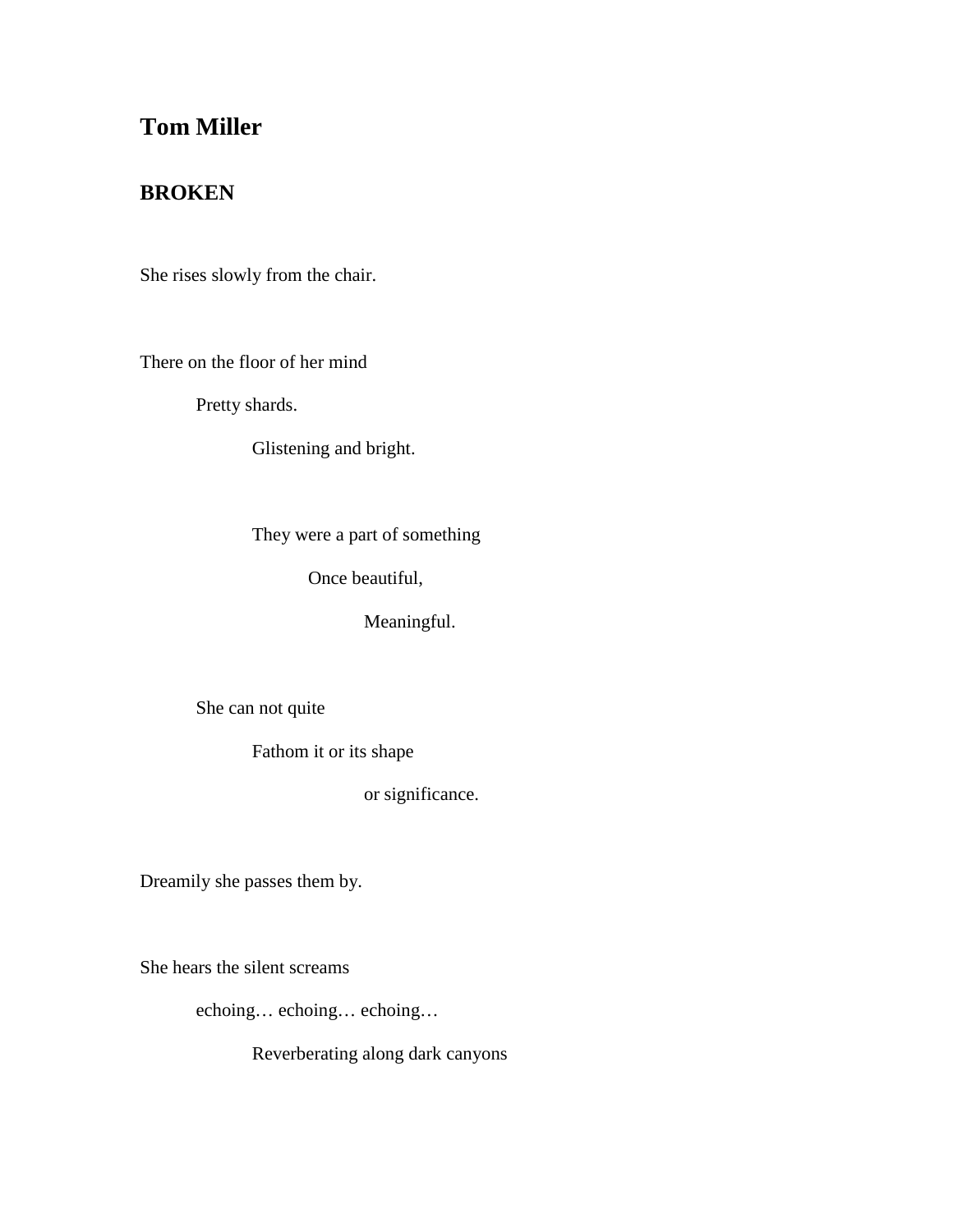Down empty streets full of no one

But people she does not know

Who do not hear.

They are faceless.

She is aged she knows

But also very young and gay,

Pretty too.

Isn't she married?

Has a husband perhaps?

Children?

Once, but not yet.

Alone.

It is peaceful being alone,

She knows.

Sun shines through the window.

Warms her face.